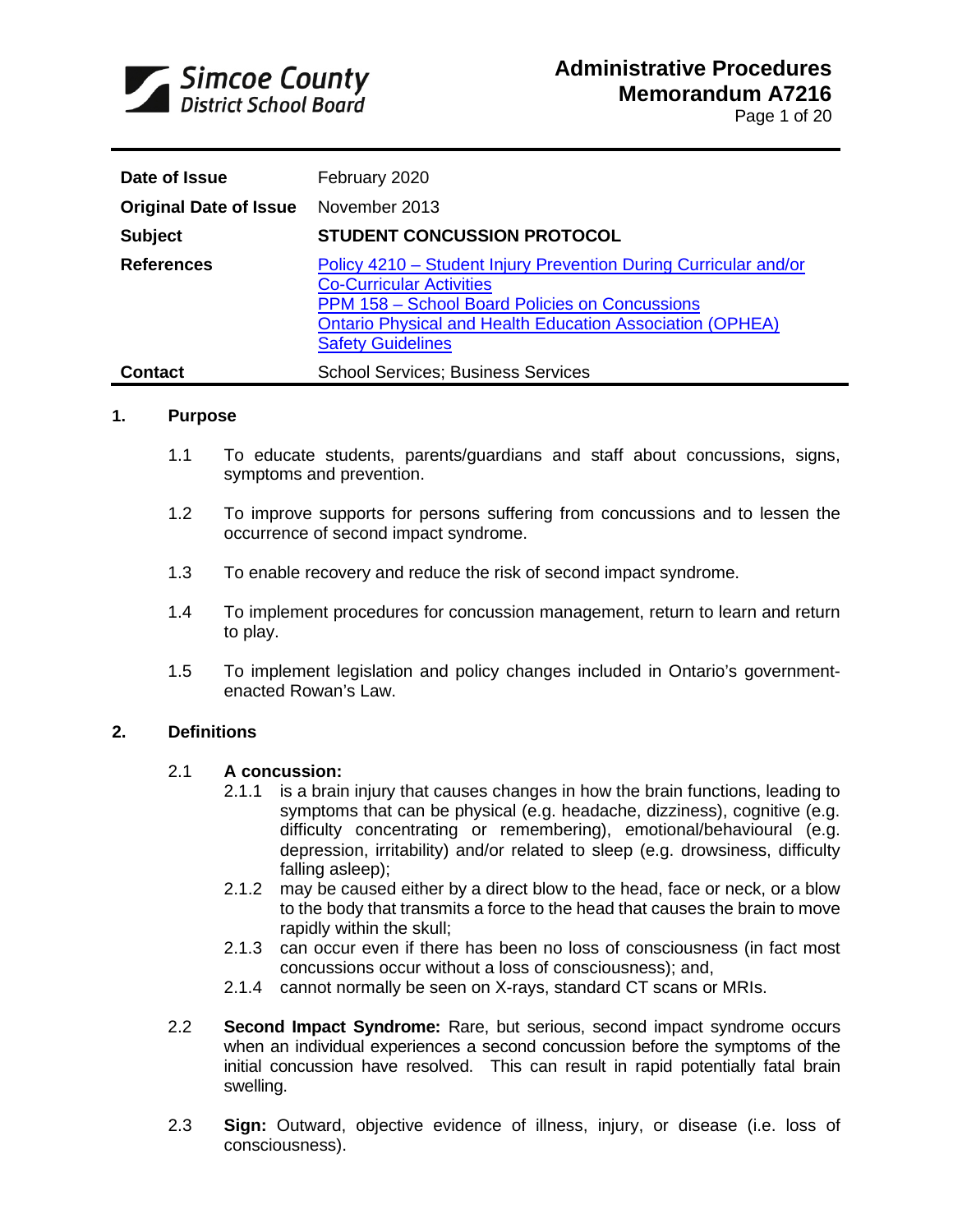

- 2.4 **Symptom**: Subjective and unseen symptoms can only be detected or sensed by the injured party or ill party (i.e. headache)
- 2.5 **Return to School Plan (RTSP):** A multi-step process to support/accommodate students, as needed, when returning to the classroom after a concussion.
- 2.6 **Return to Physical Activity Plan (RTPAP):** A multi-step process to reintroduce students to activities and/or athletics after a concussion.
- 2.7 **Concussion Diagnosis:** A concussion is a clinical diagnosis made by a medical doctor or nurse practitioner. It is critical that a student with a suspected concussion be examined by a medical doctor or nurse practitioner.

#### **3. Concussions**

- 3.1 Children and adolescents are at the greatest risk for concussions and take longer to recover than adults. Traumatic brain injuries affect up to two percent of the population each year.
- 3.2 The risk of concussion is highest during activities with the potential for collisions:
	- 3.2.1 during physical education;
	- 3.2.2 outdoor play;
	- 3.2.3 interschool sports or intramurals; and,
	- 3.2.4 activities and sports occurring in the community.
- 3.3 Concussions can; however, occur any time a person's brain impacts with their skull. For example; when the head connects with a surface or object (i.e. desk, floor), another student, or when the head moves rapidly back and forth.
- 3.4 Concussions are serious because of the impact damage (primary injury) but also due to the secondary injuries that can develop after the impact. These include hemorrhage, cerebral swelling, decreased circulation, increased fatigue, mental confusion and failed memory, among other symptoms. The brain may take days, weeks, or months to be restored to normal activity.
- 3.5 Once an individual has had a concussion, they are at increased risk for another concussion. Repeat concussions that occur before the brain recovers from the first incident can slow recovery or increase the likelihood of long term problems. Repeat concussions may result in a second impact syndrome.
- 3.6 Proper recognition and response to a concussion can prevent further injury and help with recovery.

#### **4. Response to Suspected Concussion**

- 4.1 Seek immediate emergency medical assistance (911) if student exhibits one or more of the following signs of concussion:
	- 4.1.1 neck pain or tenderness;
	- 4.1.2 double vision;
	- 4.1.3 weakness or tingling/burning in arms or legs;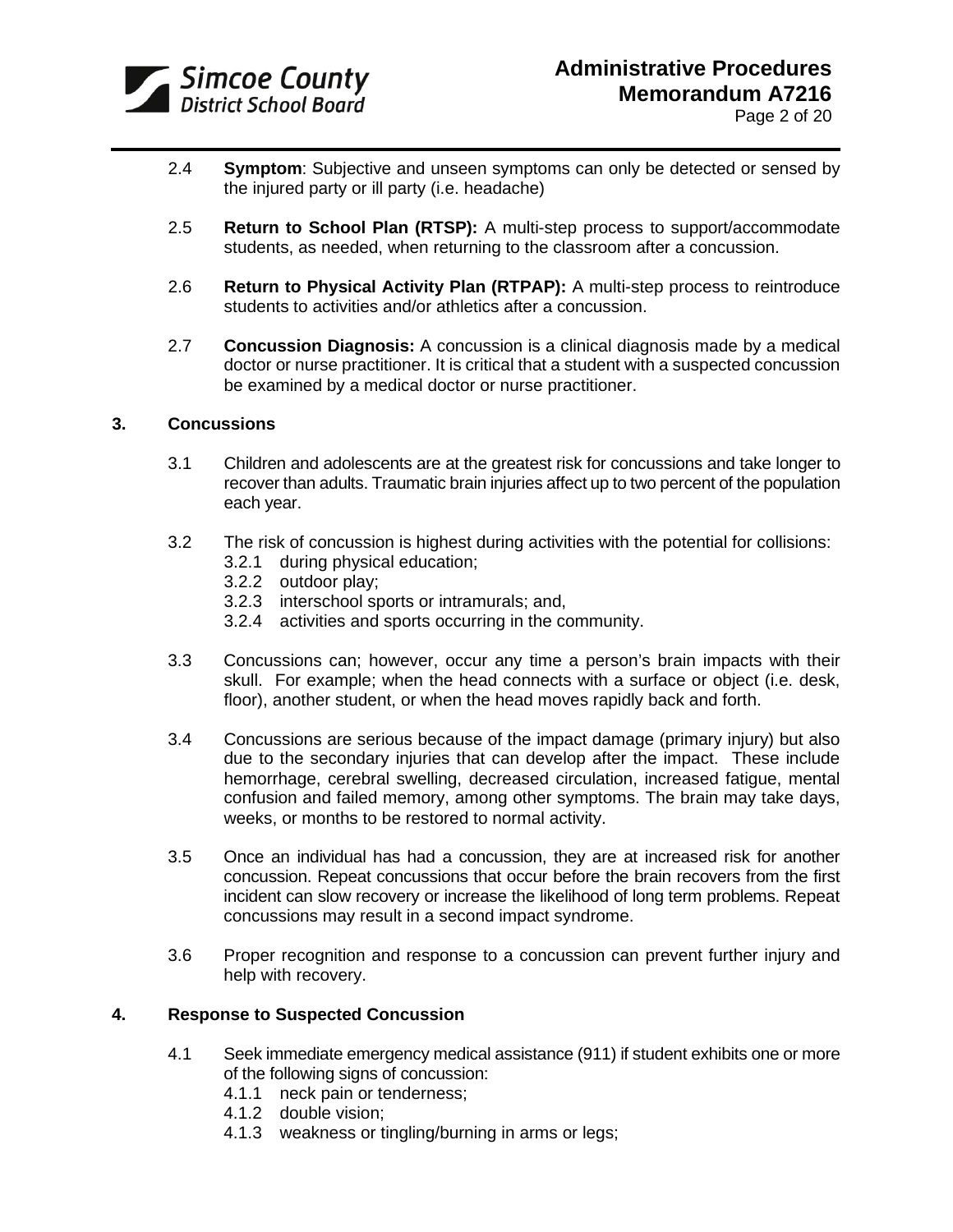

Page 3 of 20

- 4.1.4 severe or increasing headache;
- 4.1.5 seizure or convulsion;
- 4.1.6 loss of consciousness;
- 4.1.7 deteriorating conscious state;
- 4.1.8 vomiting; and,
- 4.1.9 increasingly restless, agitated or combative.
- 4.2 When a head injury occurs:
	- 4.2.1 administer first aid;
	- 4.2.2 do not leave the student alone;
	- 4.2.3 do not administer medication;
	- 4.2.4 be alert for signs of concussion that deteriorate or worsen over time;
	- 4.2.5 contact parent/guardian;
	- 4.2.6 advise student and parent/guardian (if student is under 18 years of age) to undergo a medical assessment by a physician or nurse practitioner; and,
	- 4.2.7 provide FORM A7216 1, Medical Concussion Assessment Form, to parent/guardian.

#### **5. Signs and Symptoms of Concussion**

Signs and symptoms can appear immediately after the injury or may take hours or days to emerge. Signs and symptoms may be different for everyone. A student may be reluctant to report symptoms because of a fear that they will be removed from the activity, their status on a team or in a game could be jeopardized or academics could be impacted. It may be difficult for a student to communicate how they are feeling.

#### **6. Reducing the Risk/Prevention**

- 6.1 Regardless of the steps taken to reduce injuries, some students will continue to be injured. The severity of the injury can be mitigated by the following:
	- 6.1.1 Education of coaches, staff, parents/guardians and students to:
		- 6.1.1.1 recognize the signs and symptoms of concussions;
		- 6.1.1.2 remove students from activity; and,
		- 6.1.1.3 refer students to a physician/nurse practitioner.
	- 6.1.2 Wearing the proper protective equipment, appropriate to the sport. Equipment should:
		- 6.1.2.1 fit properly;
		- 6.1.2.2 be well maintained and visually inspected prior to use;
		- 6.1.2.3 be worn consistently and correctly; and,
		- 6.1.2.4 be current and not past the expiry date.
	- 6.1.3 Students should follow, and teachers should enforce, rules for safety, the rules of the sport, and fair play practices.
	- 6.1.4 Educate stakeholders about how risks can be minimized by:
		- 6.1.4.1 teaching proper sport techniques in proper progression;
		- 6.1.4.2 documenting safety lessons (date, time, brief content and list of students in attendance) so that absent students can be taught safety skills prior to the next activity session;
		- 6.1.4.3 reducing impact that could lead to concussion;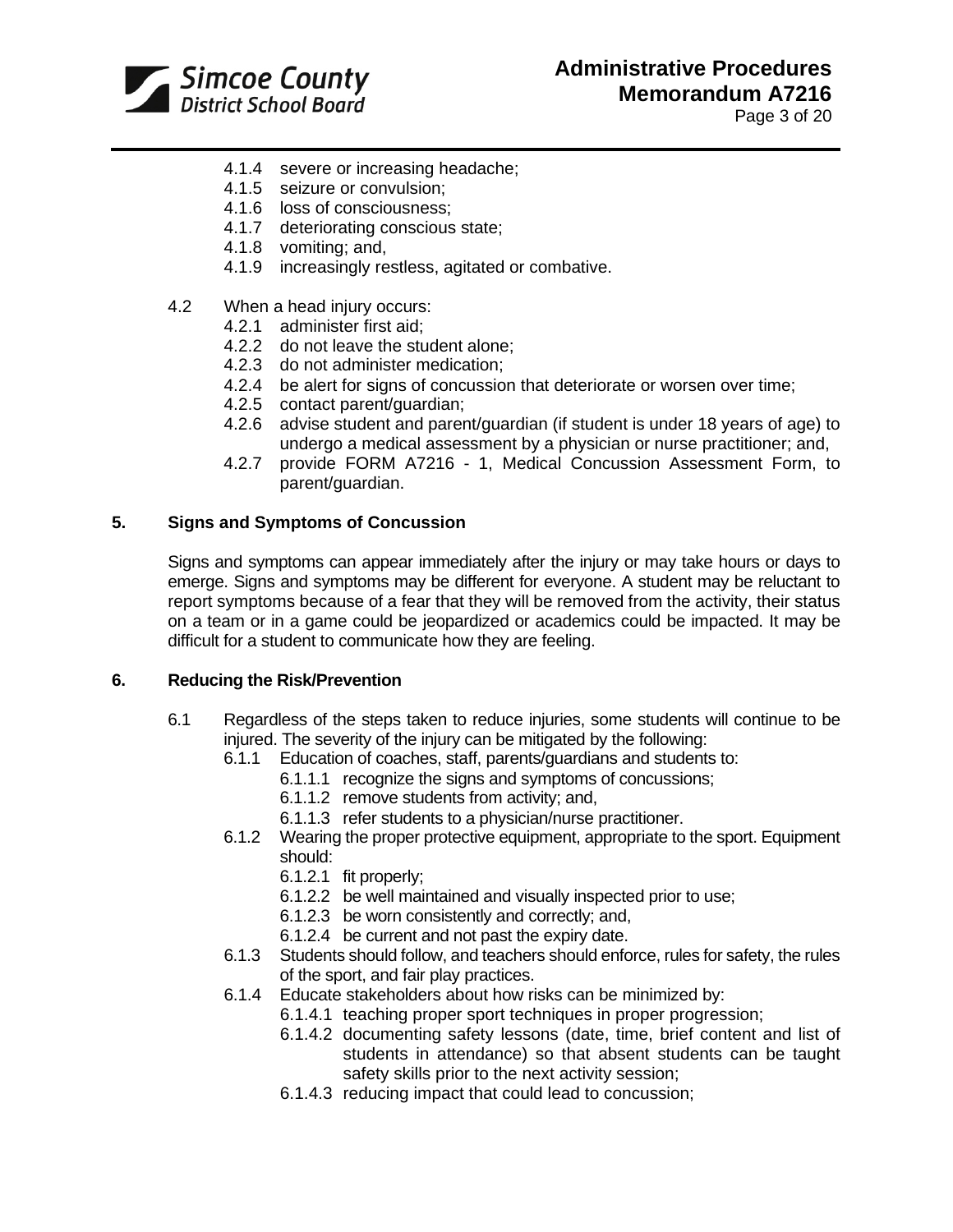

Page 4 of 20

- 6.1.4.4 teaching students about the dangers/potential consequences of continuing to play with a head injury. Avoid telling injured players they are fine and discourage others from pressuring the student to continue play; and,
- 6.1.4.5 teaching that return to learn accommodations are equally important to concussion recovery.

### **7. Responsibilities**

## 7.1 **The board** is responsible for:

- 7.1.1 establishing procedures for dealing with head injuries and concussions;
- 7.1.2 ensuring the establishment of Concussion Codes of Conduct that include an approved Concussion Awareness Resource for students, coaches, and parents/guardians who have a student participating in board-sponsored interschool sports, and the receipt of confirmation of annual review of the relevant Code of Conduct by those individuals prior to participation in board-sponsored interschool sports;
- 7.1.3 ensuring the establishment of a process for the removal of students with a suspected concussion from physical activity and, for those diagnosed with a concussion, a RTSP and RTPAP to support their return to learning and to physical activity; and,
- 7.1.4 ensuring implementation of an annual concussion awareness event for students to be held on/around Rowan's Law Day which occurs on the last Wednesday in September.

### 7.2 **Principals or vice-principals** are responsible for:

- 7.2.1 ensuring relevant staff is aware of the signs and symptoms of concussions and have access to the Concussion Recognition Tool (APPENDIX A) and all relevant forms in this Administrative Procedures Memorandum (APM) to support students who suffer a head injury;
- 7.2.2 enforcing the procedure that excludes concussed students from athletics and physical education until cleared by a physician/nurse practitioner; (FORM A7216 - 3, Concussion Medical Clearance Form);
- 7.2.3 ensuring the completion of Concussion Codes of Conduct that includes an approved Concussion Awareness Resource for students, coaches, and parents/guardians who have a student participating in board-sponsored interschool sports, and the receipt of confirmation of annual review of the relevant Code of Conduct by those individuals prior to participation in boardsponsored interschool sports;
- 7.2.4 ensuring that the annual concussion training for relevant school staff is completed by the last Wednesday in September, as well as ensuring that any new staff hired after September who will participate in board-sponsored interschool sports have completed the training;
- 7.2.5 ensuring students and parents/guardians (if student is under 18 years of age) are provided with all relevant forms in this APM to support the student who suffers a head injury, and,
	- 7.2.5.1 ensuring a meeting occurs upon receipt of the completed Concussion Management for Return to School Plan and Return to Physical Activity Plan (FORM A7216 - 2) in order to discuss strategies to support the student's return to school;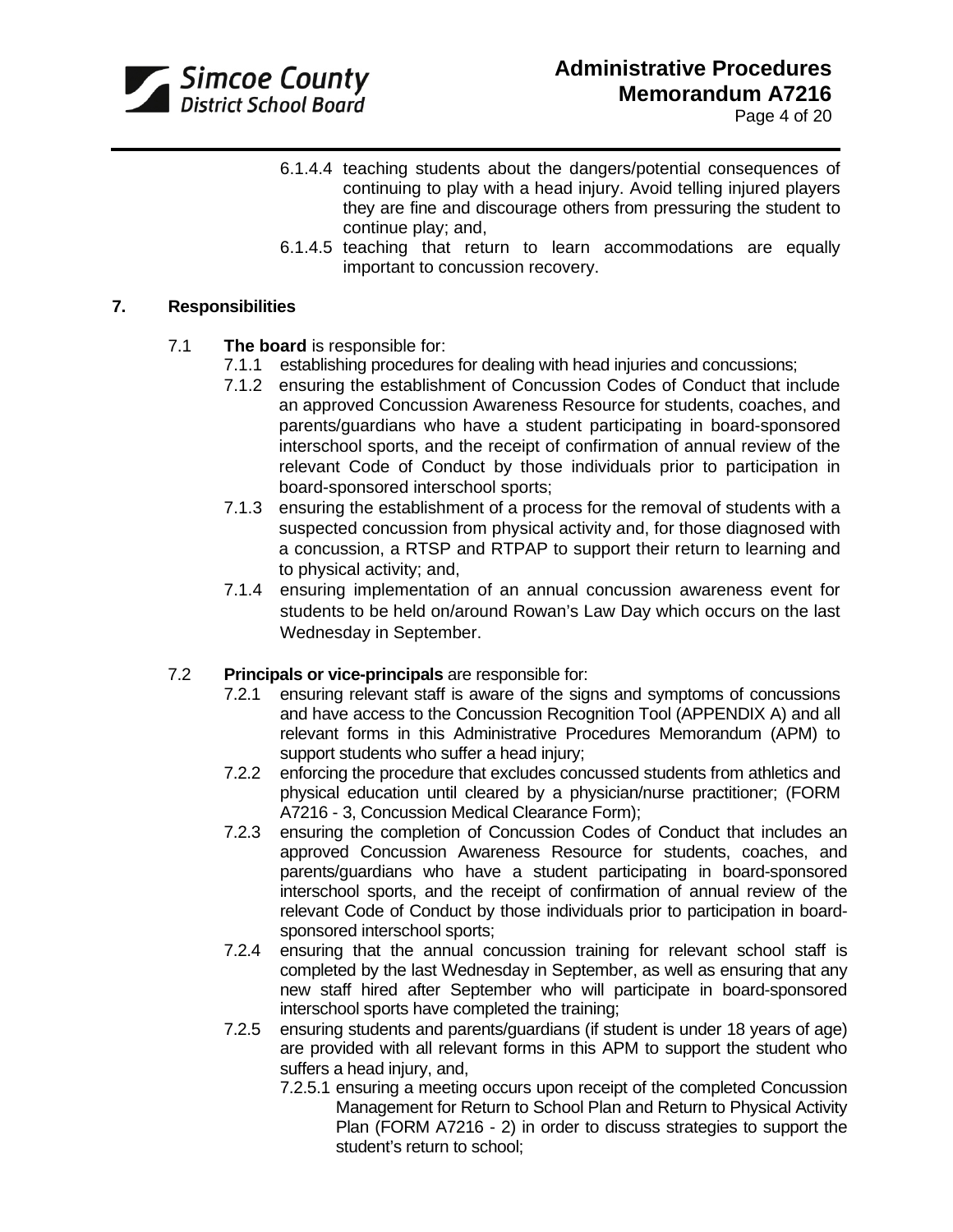

- 7.2.6 ensuring the learning needs of the student are met by:
	- 7.2.6.1 initiating the writing of an Individualized Education Plan (IEP), if necessary, to support adjustments to the student's schedule;
	- 7.2.6.2 considering the option of home instruction, in consultation with the superintendent;
	- 7.2.6.3 updating medical information in PowerSchool; and,
	- 7.2.6.4 initiating the Simcoe County Student Transportation Consortium form, TF022 – Individual Student Transportation Plan (ISTP) if necessary, to support learning, in consultation with the superintendent; and,
- 7.2.7 ensuring implementation of an annual concussion awareness event for students to be held on/around Rowan's Law Day which occurs on the last Wednesday of September.

### 7.3 **Teachers, Coaches and other board staff** are responsible for:

- 7.3.1 following **Response to Suspected Concussion** (section 4);
- 7.3.2 completing annual training as outlined by the board prior to the end of September, or for staff new to a school, prior to their participation in boardsponsored interschool sports;
- 7.3.3 completing FORM A7216 6, Concussion Code of Conduct for Interschool Sports (Coaches), prior to participation in board-sponsored interschool sports;
- 7.3.4 ensuring that students and their parents/guardians (unless student is 18 years or older) have completed FORM A7216 - 4, Concussion Code of Conduct for Interschool Sports (Students) and FORM A7216 - 5, Concussion Code of Conduct for Interschool Sports (Parent/Guardian), prior to student participation in board-sponsored interschool sports;
- 7.3.5 observing student for changes, including worsening signs and notifying parents/guardians (unless student is 18 years or older) and principal, or viceprincipal, of observed changes;
- 7.3.6 interacting with the student's parent/guardian (unless student is 18 years or older) to obtain and share information about progress and challenges, when possible; and,
- 7.3.7 accommodating student learning needs, refer to IEP if one is developed.

#### 7.4 **Physicians/Nurse Practitioners** are responsible for:

- 7.4.1 providing an individualized RTSP to assist in managing cognitive and physical exertion following a concussion;
- 7.4.2 guiding the gradual removal of adjustments or supports that may have been instituted as part of the recovery process; and,
- 7.4.3 completing FORM A7216 1, Medical Concussion Assessment Form, for an assessment of a concussion if a student is diagnosed with a concussion and completing FORM A7216 - 3, Concussion Medical Clearance Form, for a medical clearance.
- 7.5 **Parents/guardians of students under 18 years old and students 18 years or older** are responsible for:<br>7.5.1 informing the scho
	- informing the school administration of concussions sustained by students on and off school property;
	- 7.5.2 monitoring the student's progress through RTPAP and RTSP school processes (FORM A7216 - 2, Concussion Management for Return to School Plan and Return to Physical Activity Plan);
	- 7.5.3 interacting with school staff to obtain and share information about progress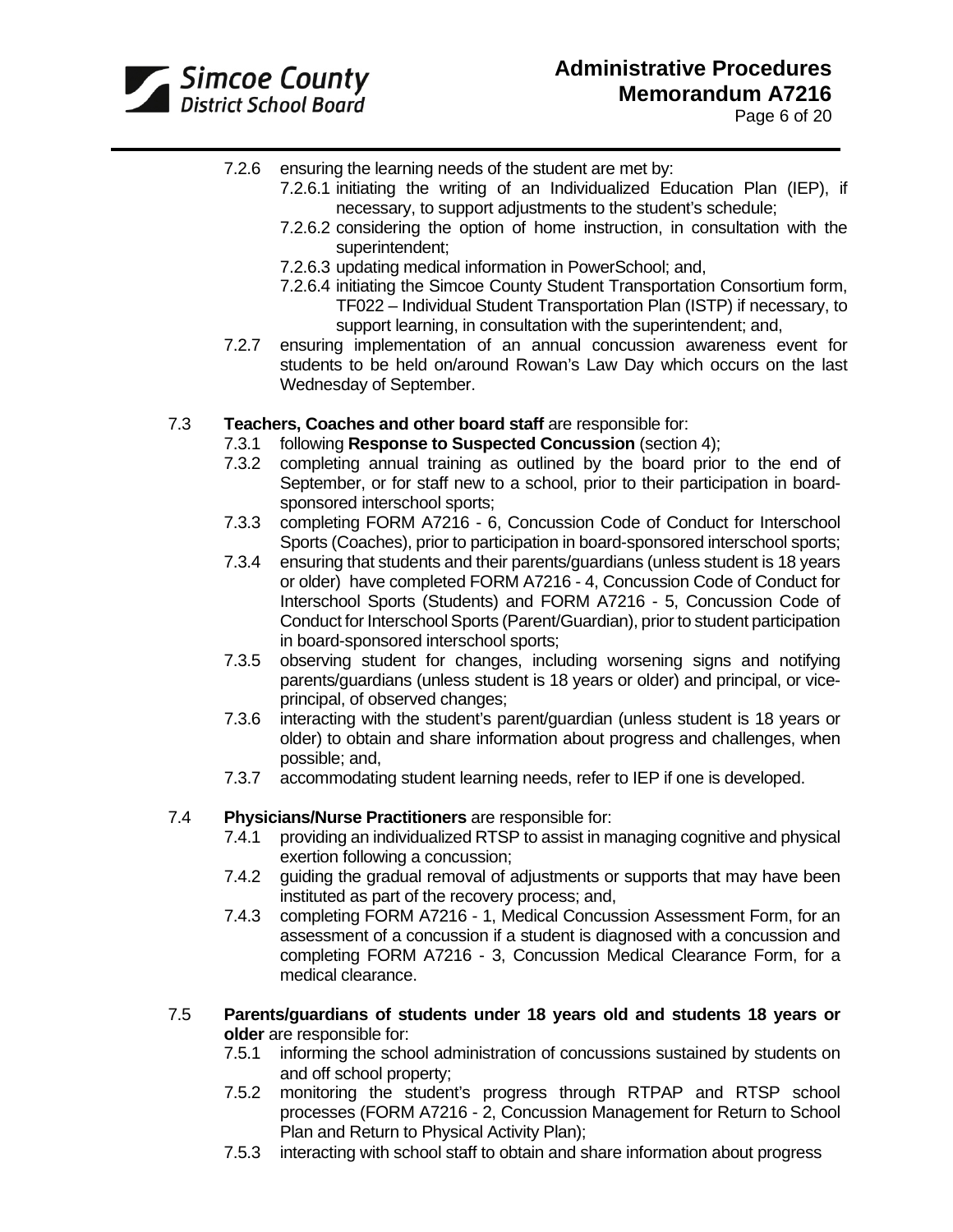

Page 6 of 20

and challenges as outlined in FORM A7216 - 2, Concussion Management for Return to School Plan and Return to Physical Activity Plan);

- 7.5.4 providing final medical clearance to school for return to school and physical activity (FORM A7216 - 3, Concussion Medical Clearance Form; and,
- 7.5.5 completing FORM A7216 5, Concussion Code of Conduct for Interschool Sports (Parent/Guardian) prior to the student's participation in boardsponsored interschool sports.
- 7.6 **Students** are responsible for:
	- 7.6.1 sharing information about their progress with respect to ongoing or worsening symptoms of concussion; and,
	- 7.6.2 completing FORM A7216 4, Concussion Code of Conduct for Interschool Sports (Student), prior to participation in board-sponsored interschool sports.

### **8. Return to School**

- 8.1 Concussion symptoms can create a variety of challenges to learning that can affect overall school performance including the following:
	- 8.1.1 cognitive symptoms may lead to difficulty with learning, including lack of attention and distractibility;
	- 8.1.2 physical symptoms such as headache, light and/or noise sensitivity may impair the effectiveness of learning; and,
	- 8.1.3 emotional control issues may lead to irritation, agitation or feeling overwhelmed.
- 8.2 Identify the symptoms the student is experiencing. Try to identify specific factors that may worsen student's symptoms so steps can be taken to modify those factors. Talk to the student about options, offering support and encouragement.
- 8.3 In consultation with the student's health care professionals, and as a student's symptoms decrease, extra help or support can be decreased and/or removed gradually.
- 8.4 Graduated Return to School Stages **Students should be symptom-free for 24 hours to move to the next stage.** Symptom free means NO lingering headaches, sensitivity to light/noise, fogginess, drowsiness, etc**. (**FORM A7216 - 2, Concussion Management for Return to School Plan and Return to Physical Activity Plan).

#### **9. Return to Physical Activity**

With each stage the student can continue to the next stage if asymptomatic at the current level. **Each stage should take approximately 24 hours.** If symptoms arise during the stages of the protocol, the student should move back to the last asymptomatic level and try to progress again after a **24-hour rest period** (FORM A7216 - 2, Concussion Management for Return to School Plan and Return to Physical Activity Plan).

| <b>First Issued</b> | November 2013 |
|---------------------|---------------|
| <b>Revised</b>      | February 2020 |

### *Issued under the authority of the Director of Education*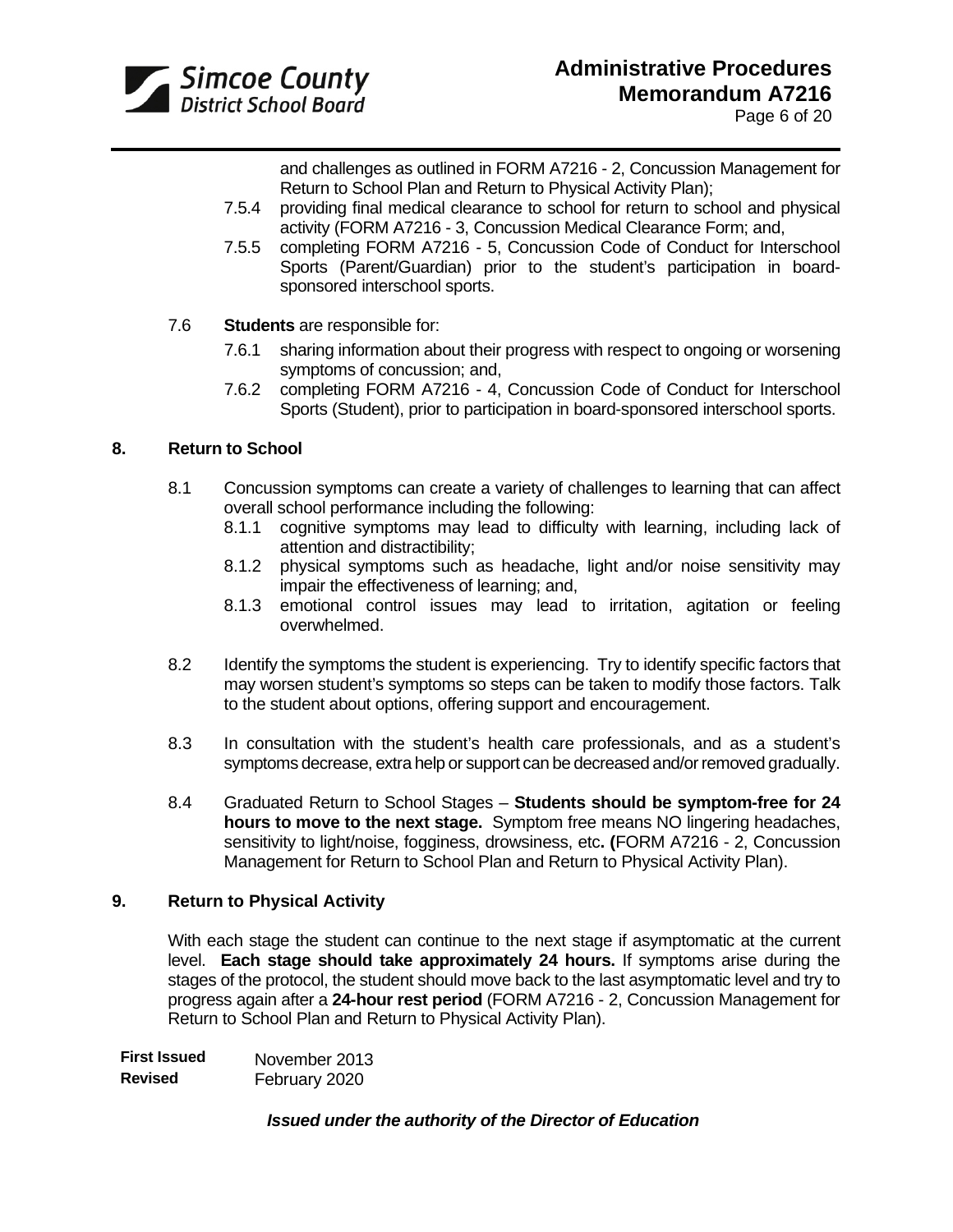

|                                                                                                                             |                                                                 |                                                                                                         |                                        | <b>CONCUSSION RECOGNITION TOOL 5<sup>®</sup></b><br>To help identify concussion in children, adolescents and adults                                                                                                                                                                                                                                                                                                                                                                                             |
|-----------------------------------------------------------------------------------------------------------------------------|-----------------------------------------------------------------|---------------------------------------------------------------------------------------------------------|----------------------------------------|-----------------------------------------------------------------------------------------------------------------------------------------------------------------------------------------------------------------------------------------------------------------------------------------------------------------------------------------------------------------------------------------------------------------------------------------------------------------------------------------------------------------|
|                                                                                                                             | EHEA                                                            | Supported by                                                                                            |                                        |                                                                                                                                                                                                                                                                                                                                                                                                                                                                                                                 |
| <b>RECOGNISE &amp; REMOVE</b>                                                                                               |                                                                 | <b>STEP 1: RED FLAGS - CALL AN AMBULANCE</b>                                                            |                                        | Head impacts can be associated with serious and potentially fatal brain injuries. The Concussion Recognition Tool<br>5 (CRT5) is to be used for the identification of suspected concussion. It is not designed to diagnose concussion.<br>If there is concern after an injury including whether ANY of the following signs are<br>observed or complaints are reported then the player should be safely and immediately<br>removed from play/game/activity. If no licensed healthcare professional is available, |
| Neck pain or tenderness .<br>٠<br><b>Double vision</b><br>٠<br><b>Weakness or tingling/</b><br>٠<br>burning in arms or legs | call an ambulance for urgent medical assessment:<br>$\bullet$ . | <b>Severe or increasing</b><br>headache<br><b>Seizure or convulsion</b><br><b>Loss of consciousness</b> | ٠<br>$\bullet$ .                       | <b>Deteriorating</b><br>conscious state<br>• Vomiting<br>Increasingly restless,<br>agitated or combative                                                                                                                                                                                                                                                                                                                                                                                                        |
| <b>Remember:</b>                                                                                                            |                                                                 | In all cases, the basic principles                                                                      | Do not attempt to move the player<br>٠ |                                                                                                                                                                                                                                                                                                                                                                                                                                                                                                                 |

If there are no Red Flags, identification of possible concussion should proceed to the following steps:

## **STEP 2: OBSERVABLE SIGNS**

## Visual clues that suggest possible concussion include:

| Lying motionless on | • Disorientation or |  |
|---------------------|---------------------|--|

the playing surface · Slow to get up after a direct or indirect

hit to the head

- Disorientation or confusion, or an inability to respond appropriately to questions
- Blank or vacant look
- motor incoordination, stumbling, slow laboured movements

· Balance, gait difficulties,

- Facial injury after head trauma
- © Concussion in Sport Group 2017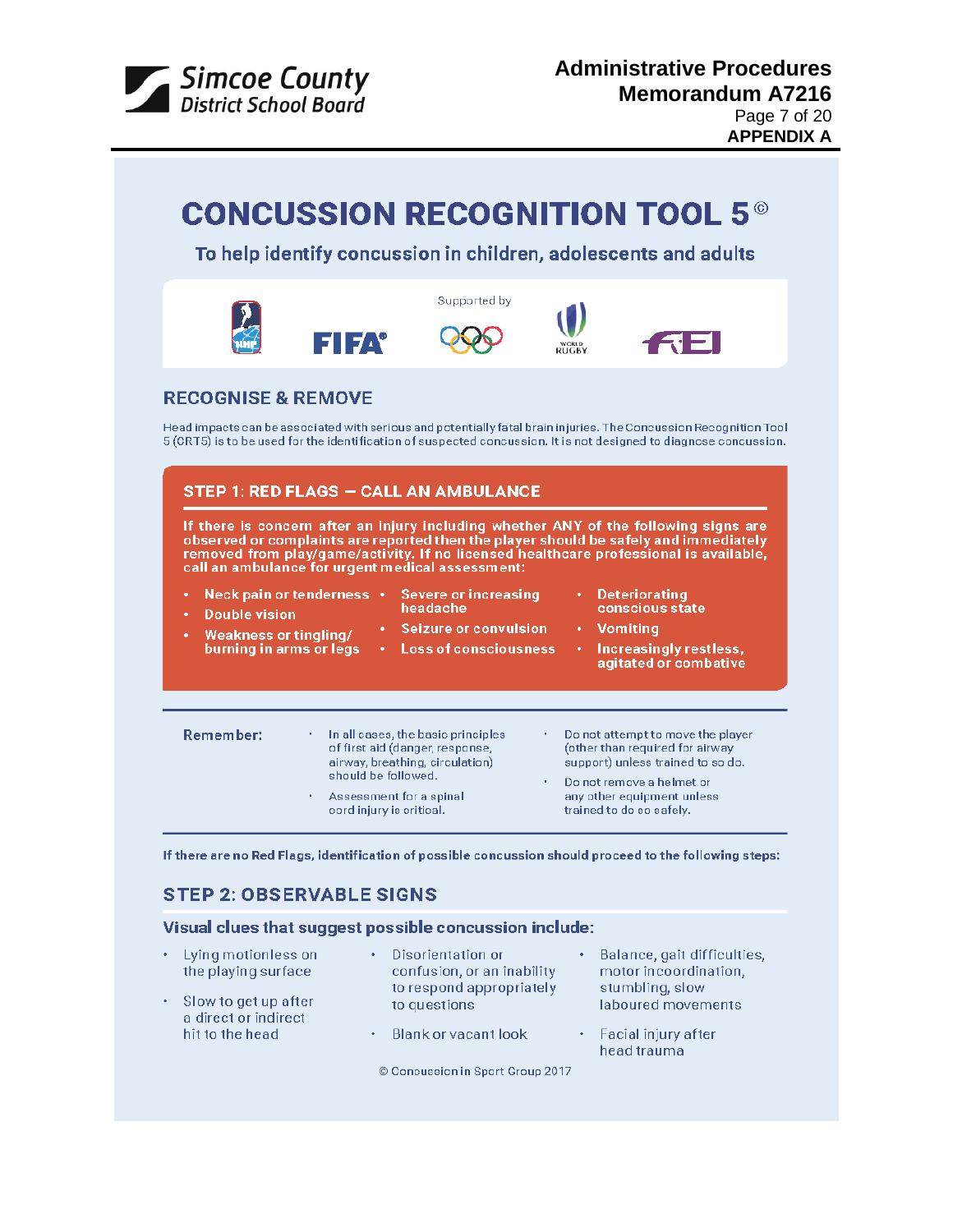

## **Administrative Procedures**<br>District School Board<br>District School Board  **Memorandum A7216** Page 8 of 20 **APPENDIX A-2**

|                                   | <b>STEP 4: MEMORY ASSESSMENT</b> | Headache<br>"Pressure in head"<br>Balance problems<br>Nausea or<br>vomiting<br><b>Drowsiness</b><br><b>Dizziness</b> | <b>Blurred vision</b><br>٠<br>Sensitivity to light<br>٠<br>Sensitivity<br>٠<br>to noise<br>Fatigue or<br>٠<br>low energy<br>"Don't feel right"<br>٠ | More emotional<br>٠<br>More Irritable<br>٠<br>Sadness<br>٠<br>Nervous or<br>٠<br>anxious<br>Neck Pain<br>٠ | <b>Difficulty</b><br>٠<br>concentrating<br><b>Difficulty</b><br>remembering<br>Feeling slowed<br>down<br>Feeling like<br>"in a fog" |
|-----------------------------------|----------------------------------|----------------------------------------------------------------------------------------------------------------------|-----------------------------------------------------------------------------------------------------------------------------------------------------|------------------------------------------------------------------------------------------------------------|-------------------------------------------------------------------------------------------------------------------------------------|
| (IN ATHLETES OLDER THAN 12 YEARS) |                                  |                                                                                                                      |                                                                                                                                                     |                                                                                                            |                                                                                                                                     |

| <b>Failure to answer any of</b>                                         | "What venue are                                               | ٠ | "What team did you play               |
|-------------------------------------------------------------------------|---------------------------------------------------------------|---|---------------------------------------|
| these questions (modified                                               | we at today?"                                                 |   | last week/game?"                      |
| appropriately for each<br>sport) correctly may<br>suggest a concussion: | "Which half is it now?"<br>"Who scored last<br>in this game?" |   | "Did your team win<br>the last game?" |

## Athletes with suspected concussion should:

- Not be left alone initially (at least for the first 1-2 hours).
- Not drink alcohol.
- Not use recreational/prescription drugs.
- Not be sent home by themselves. They need to be with a responsible adult.
- Not drive a motor vehicle until cleared to do so by a healthcare professional.

The CRT5 may be freely copied in its current form for distribution to individuals, teams, groups and organisations. Any revision and any reproduction in a digital form requires approval by the Concussion in Sport Group. It should not be altered in any way, rebranded or sold for commercial gain.

ANY ATHLETE WITH A SUSPECTED CONCUSSION SHOULD BE IMMEDIATELY REMOVED FROM PRACTICE OR PLAY AND SHOULD NOT RETURN TO ACTIVITY UNTIL ASSESSED MEDICALLY, EVEN **IF THE SYMPTOMS RESOLVE** 

© Concussion in Sport Group 2017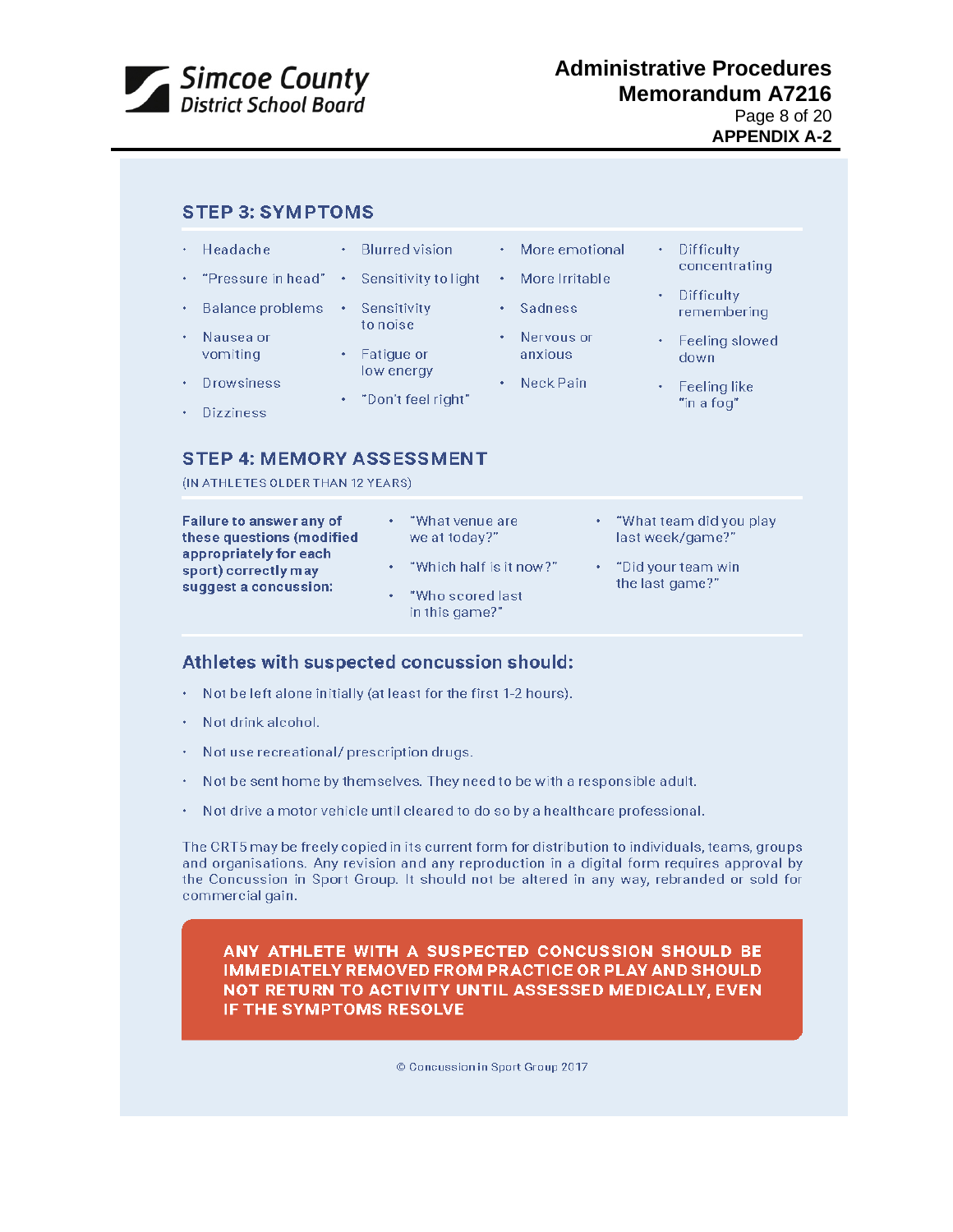

## **MEDICAL CONCUSSION ASSESSMENT FORM**

The Medical Concussion Assessment Form is provided to a student that demonstrates or reports concussion signs and/or symptoms. For information on the Simcoe County District School Board's Concussion Protocol please refer to Administrative Procedures Memorandum A7216 – Student Concussion Protocol.

Student Name: \_\_\_\_\_\_\_\_\_\_\_\_\_\_\_\_\_\_\_\_\_\_\_\_\_\_\_\_\_\_\_\_\_\_\_\_\_\_\_ Date: \_\_\_\_\_\_\_\_\_\_\_\_\_\_\_\_\_

The student must be assessed as soon as possible by a medical doctor or nurse practitioner. In Canada, only medical doctors and nurse practitioners are qualified to provide a concussion diagnosis. Prior to returning to school, the parent/guardian must inform the school principal of the results of the medical assessment.

#### **Results of the Medical Assessment**

- The student has been assessed and **a concussion has not been diagnosed.**  The student may resume full participation in learning and physical activity without any restrictions.
- The student has been assessed and **a concussion has been diagnosed.** The student must begin a medically supervised, individualized, and gradual home preparation for the **Return to School Plan (RTSP)** and home preparation for **Return to Physical Activity Plan (RTPAP) (FORM A7216 \ 2, Concussion Management for Return to School Plan and Return to Physical Activity Plan)**.

| MEDICAL DOCTOR/NURSE PRACTITIONER PROVIDING ASSESSMENT SIGNATURE: |           |      |
|-------------------------------------------------------------------|-----------|------|
|                                                                   |           |      |
| Name                                                              | Signature | Date |
|                                                                   |           |      |
| PARENT/GUARDIAN SIGNATURE:                                        |           |      |
|                                                                   |           |      |
| Name                                                              | Signature | Date |

This information is gathered under authority of the Education Act R.S.O. 1990, c.E.2, part VI s.190 (2), in accordance with the Municipal Freedom of Information and Protection of Privacy Act, R.S.O. 1990, c. M.56. Information shall be used to arrange activities that are part of school program. Questions regarding information collected in this form may be directed to the school principal.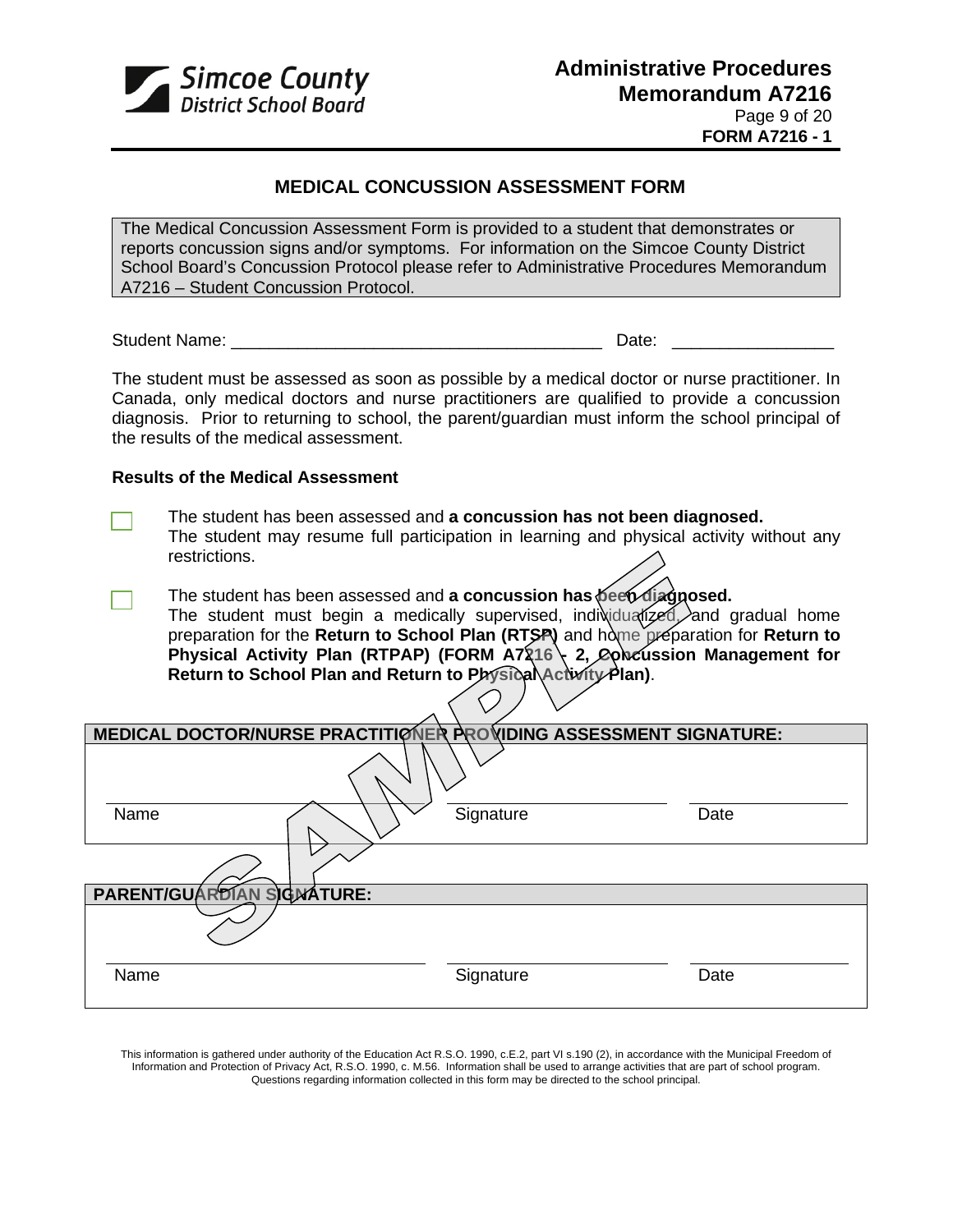

## **CONCUSSION MANAGEMENT FOR RETURN TO SCHOOL PLAN AND RETURN TO PHYSICAL ACTIVITY PLAN**

Student Name: \_\_\_\_\_\_\_\_\_\_\_\_\_\_\_\_\_\_\_\_\_\_\_\_\_\_\_\_\_\_\_\_\_\_\_\_\_\_\_ Date: \_\_\_\_\_\_\_\_\_\_\_\_\_\_\_\_\_

This form is for the parent/guardian to track a student's progress through the stages of the **Return to School Plan (RTSP)** and **Return to Physical Activity Plan (RTPAP)** following a **diagnosed concussion**.

## **INSTRUCTIONS FOR PARENT/GUARDIAN:**

- Review the activities at each stage prior to beginning the Plan.
- Initial the boxes at the completion of each stage to record student's progress through the stages.
- A student may progress through the RTSP stages at a faster or slower rate than the RTPAP stages.

## **Return to School Plan (RTSP) Stages**

## Each stage should last a minimum of 24 hours being asymptomatic.

## *Student ready for the RTSP when:*

R ready for the NTS. However the additional cognitive activity and has not exhibited or reported a return of symptoms, new symptoms or worsening symptoms.

## **RTSP - Stage A**

 $R13P - 3$  and  $R$  in the student begins with an initial time at school of 2 hours. The individual adheres to strategies outlined in the RTSP that was developed by the Collaborative Team following the RTSP meeting.

# **Activities that are not permitted at this stage:**

- tests/exams, homework, music class, assemblies, field trips.
	- Student has demonstrated they can tolerate up to a half day of cognitive activity as outlined in RTSP Stage A.

## **RTSP - Stage B**

Student continues attending school half time with gradual increase in school attendance time, increased school work, and decrease in adaptation of learning strategies and/or approaches. **Activities permitted if tolerated by student:** 

- activities from previous stage;
- school work for 4-5 hours per day, in smaller chunks (i.e. 2-4 days of school/week);
- homework up to 30 minutes/day;
- decrease adaptation of learning strategies and/or approaches; and,
- classroom testing with adaptations.

## **Activities that are not permitted at this stage:**

- standardized tests/exams.
	- Student has demonstrated they can tolerate up to 4-5 hours of the cognitive activities as outlined in RTSP Stage B.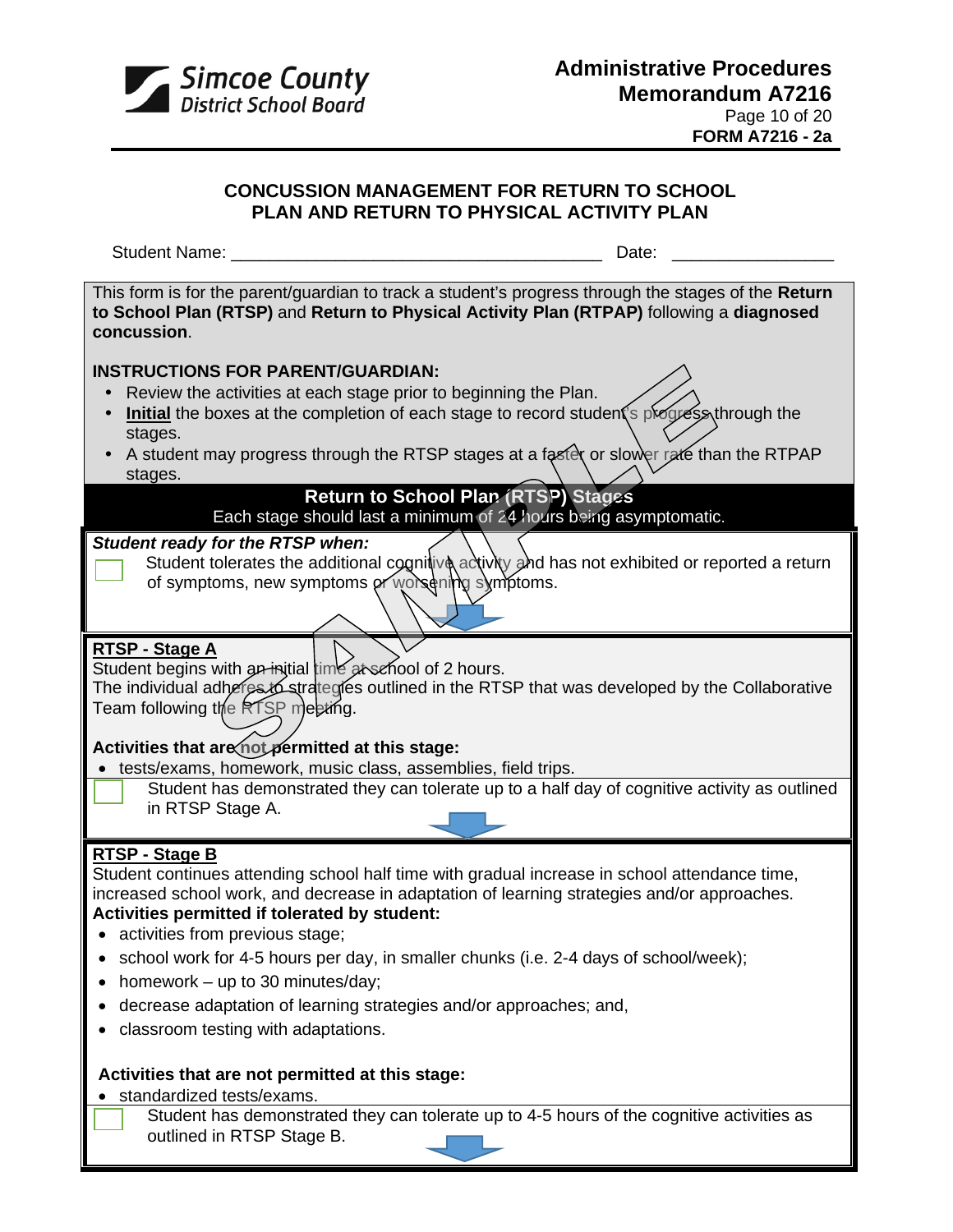

Date completed

# **RTSP - Stage C**  Full day school, minimal adaptation of learning strategies and/or approaches. Nearly normal workload. **Activities permitted if tolerated by student:** • activities from previous stage; • nearly normal cognitive activities; • routine school work as tolerated; • minimal adaptation of learning strategies and/or approaches; • start to eliminate adaptation of strategies and/or approaches; • increase homework to 60 minutes/day; and, • limit routine testing to one test per day with accommodations (i.e. more **Activities that are not permitted at this stage:** Standardized tests/exams. Student has demonstrated they can tolerate a full day of school and a nearly normal workload with minimal adaptation of learning strategies and/or approaches as outlined in RTSP Stage C. **RTSP - Stage D** At school: full day, without adaptatool of learning strategies and/or approaches. Student has demonstrated they can tolerate a full day of school without adaptation of learning strategies and/or approaches. **PARENT/GUARDIAN ACKNOWLEDGEMENT: My child has not exhibited or reported a return of symptoms, new symptoms, or worsening symptoms and has completed the RTSP.** Parent/Guardian Name **Parent/Guardian Signature** Date To be filled in by Principal/Vice-principal:

This information is gathered under authority of the Education Act R.S.O. 1990, c.E.2, part VI s.190 (2), in accordance with the Municipal Freedom of Information and Protection of Privacy Act, R.S.O. 1990, c. M.56. Information shall be used to arrange activities that are part of school program. Questions regarding information collected in this form may be directed to the school principal.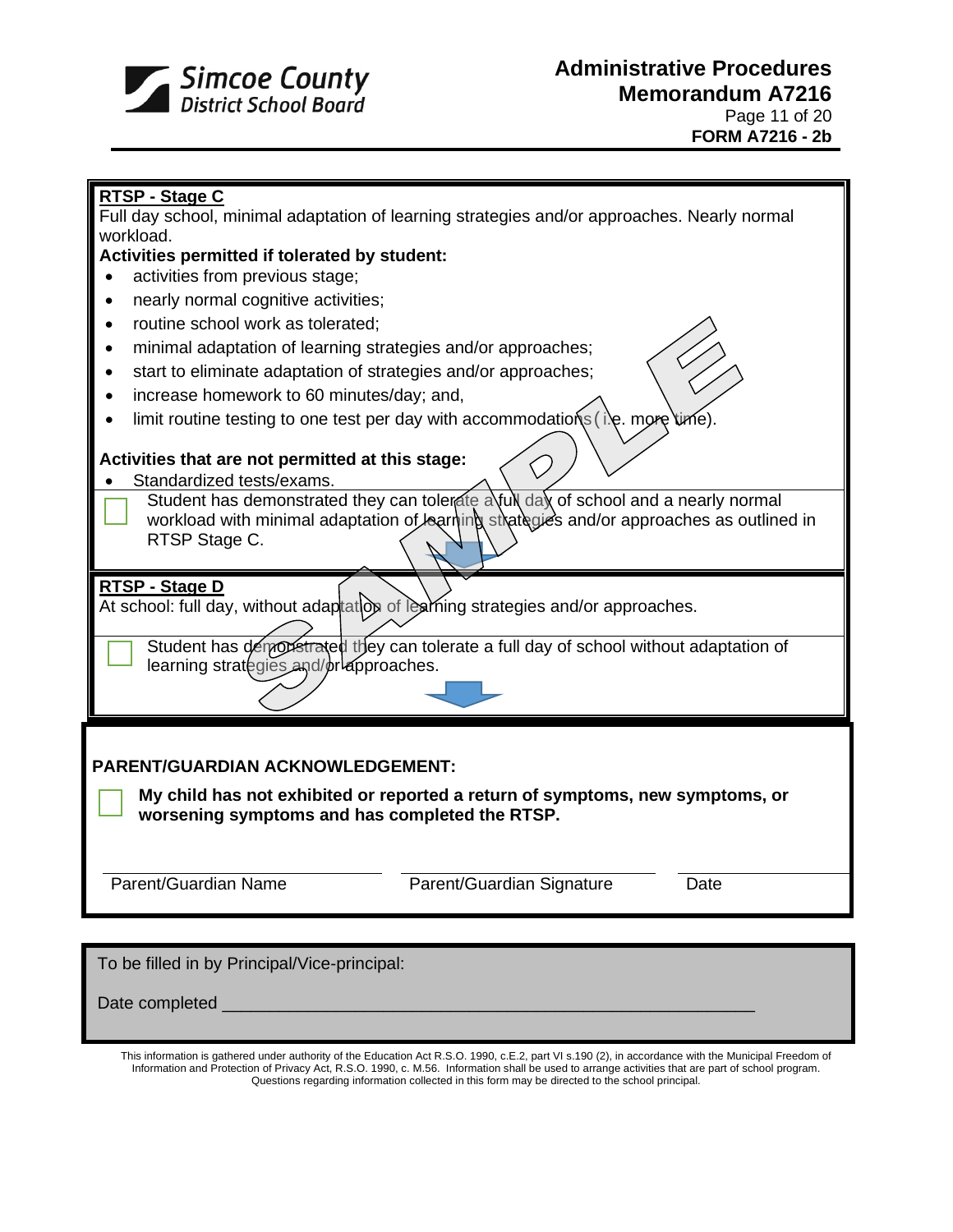

# **Return to Physical Activity Plan (RTPAP)**

**Each stage should last a minimum of 24 hours being asymptomatic.**

## *Student ready for the RTPAP at school when:* Student tolerates light aerobic activities and has not exhibited or reported a return of symptoms, new symptoms or worsening symptoms. **RTPAP - Stage 1** Simple locomotor activities/sport-specific exercise to add movement. **Activities permitted if tolerated by student:** • activities from previous stage (20-30 minutes walking/stationary cycling/elliptical/recreational dancing at a moderate pace); • simple individual drills (i.e. running/throwing drills, skating drills in hockey, shooting drills in basketball) in predictable and controlled environments with no risk of re-injury; and, restricted recess activities (i.e. walking). **Activities that are not permitted at this stage:** full participation in physical education: • participation in intramurals; • full participation in interschool practices; • interschool competitions; • resistance or weight training; • body contact or head impact activities (i.e.  $\frac{1}{2}$   $\frac{1}{2}$   $\frac{1}{2}$   $\frac{1}{2}$   $\frac{1}{2}$   $\frac{1}{2}$   $\frac{1}{2}$   $\frac{1}{2}$   $\frac{1}{2}$   $\frac{1}{2}$   $\frac{1}{2}$   $\frac{1}{2}$   $\frac{1}{2}$   $\frac{1}{2}$   $\frac{1}{2}$   $\frac{1}{2}$   $\frac{1}{2}$   $\frac{$ • jarring motions (i.e. high speed stops, hitting a baseball with a bat). Student has demonstrated they can tolerate simble individual drills/sport specific drills as outlined in RTPAP Stage 1. **RTPAP - Stage 2** Progressively increase physical activity. Non-contact training drills to add coordination and increased thinking. **Activities permitted if tolerated by student:** activities from previous stage; more complex training drills (i.e. passing drills in soccer and hockey); • physical activity with no body contact (i.e. dance, badminton); • participation in practices for noncontact interschool sports (no contact); • progressive resistance training may be started; • recess – physical activity running/games with no body contact; and, • daily physical activity (elementary). **Activities that are not permitted at this stage:** full participation in physical education; • participation in intramurals; • body contact or head impact activities (i.e. heading a soccer ball); and, • participation in interschool contact sport practices, or interschool games/competitions (noncontact and contact). Student has completed the activities in RTPAP Stage 2 as applicable.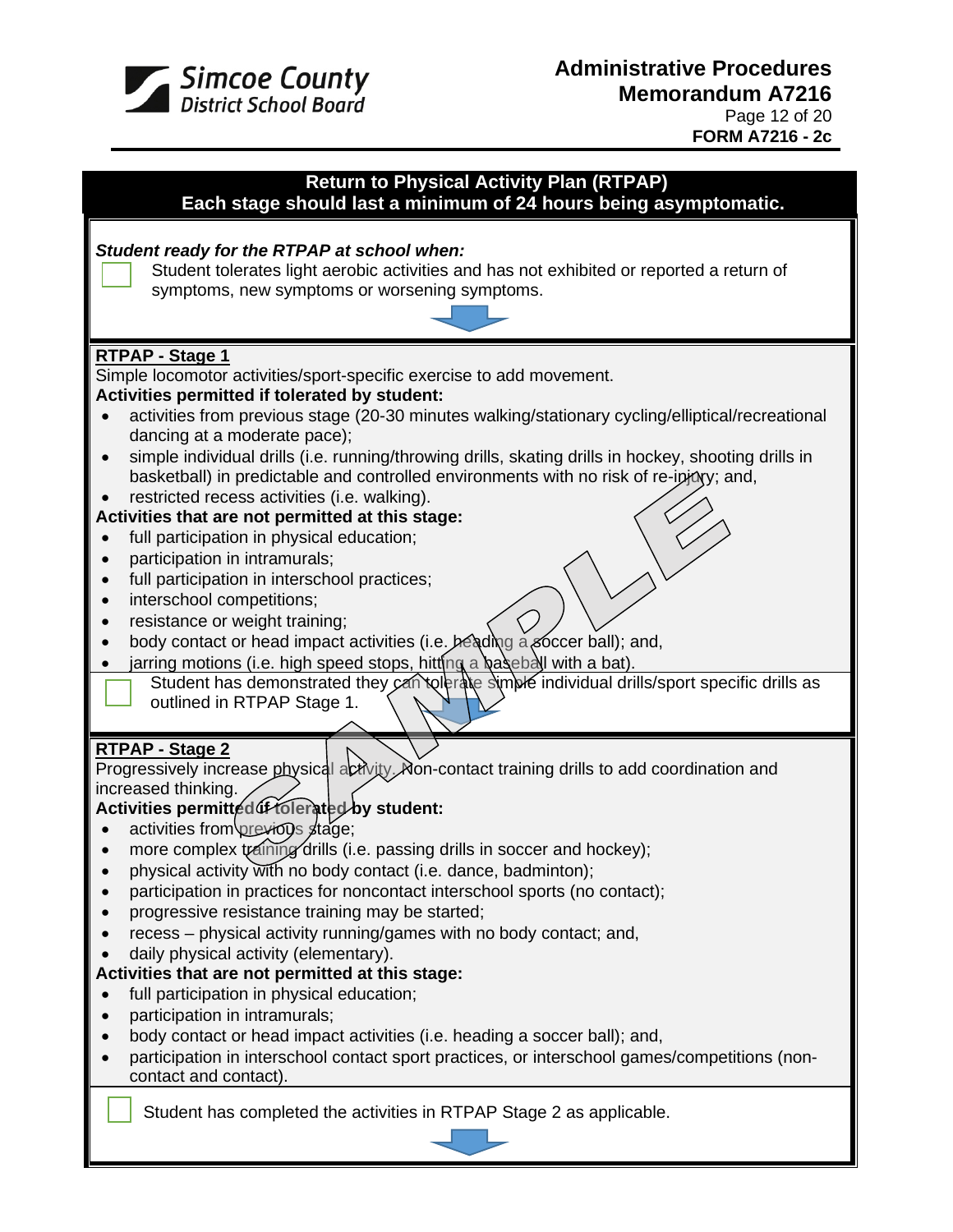

# **Administrative Procedures Memorandum A7216** Page 13 of 20 **FORM A7216 - 2d**

| Before progressing to RTPAP Stage 3, the student must:<br>obtain signed MEDICAL CLEARANCE Form, (FORM A7216 - 3, Concussion Medical<br>Clearance Form) from a medical doctor or nurse practitioner. |  |  |  |  |
|-----------------------------------------------------------------------------------------------------------------------------------------------------------------------------------------------------|--|--|--|--|
|                                                                                                                                                                                                     |  |  |  |  |
| <b>PARENT/GUARDIAN ACKNOWLEDGEMENT:</b>                                                                                                                                                             |  |  |  |  |
| My child has not exhibited or reported a return of symptoms or new symptoms and<br>has completed the RTPAP plan for Stages 1 and 2. A medical clearance form is<br>required to proceed further.     |  |  |  |  |
| Parent/Guardian Signature<br>Parent/Guardian Name<br>Date                                                                                                                                           |  |  |  |  |
|                                                                                                                                                                                                     |  |  |  |  |
| To be filled in by Principal/Vice-principal:                                                                                                                                                        |  |  |  |  |
| Date completed                                                                                                                                                                                      |  |  |  |  |
|                                                                                                                                                                                                     |  |  |  |  |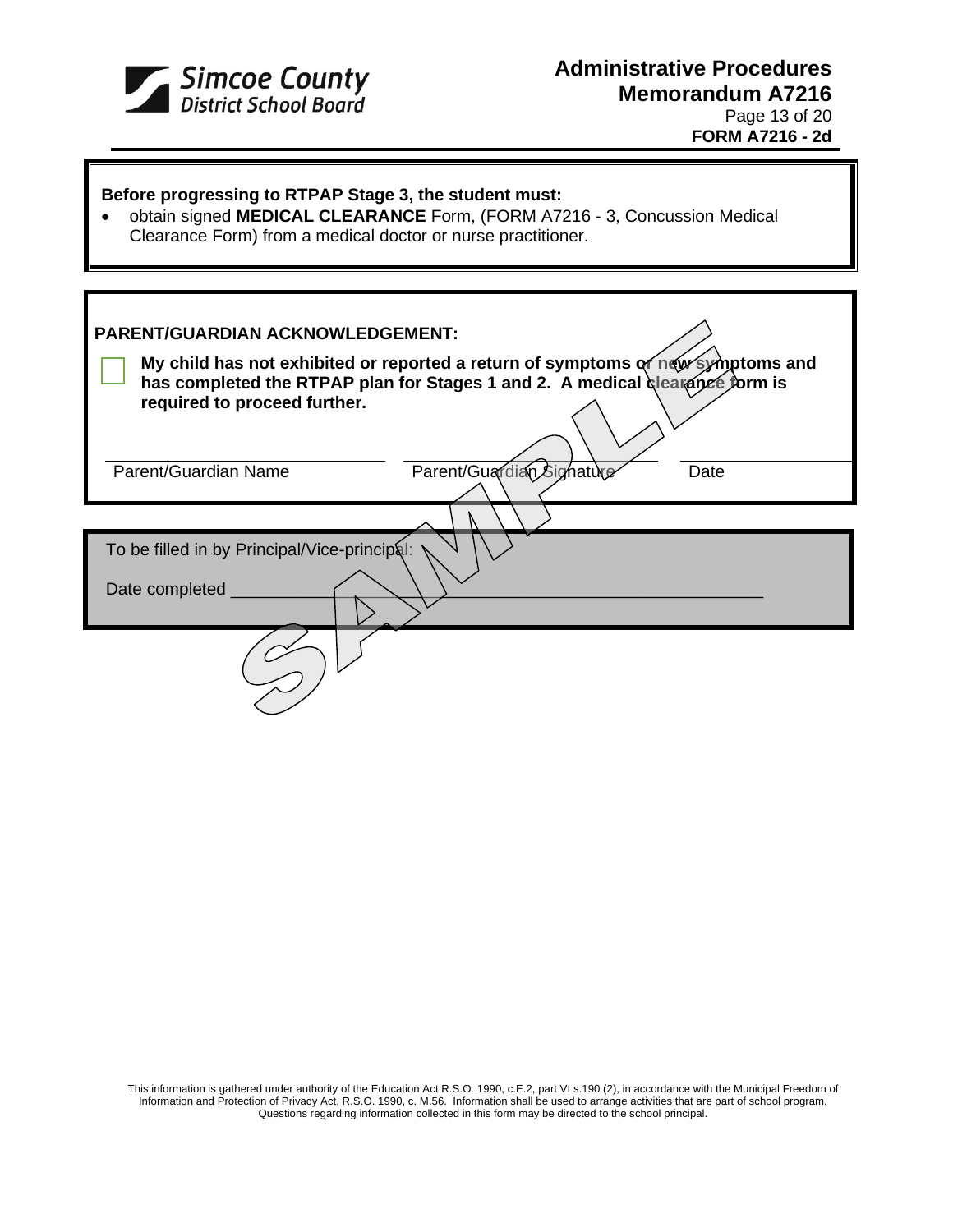

## **CONCUSSION MEDICAL CLEARANCE FORM**

The Concussion Medical Clearance Form is for students who have completed Stage D of the **[Concussion Management for Return to School Plan \(RTSP\)](https://safety.ophea.net/resources/812)** and Stage 2 of the **[Concussion Management for Return to Physical Activity](https://safety.ophea.net/resources/813) Plan (RTPAP)** (FORM A7216 - 2, Concussion Management for Return to School Plan and Return to Physical Activity Plan). The student must be medically cleared by a medical doctor/nurse practitioner prior to moving on to full participation in non-contact physical activities and full contact practices (RTPAP Stage 3).

Student Name: \_\_\_\_\_\_\_\_\_\_\_\_\_\_\_\_\_\_\_\_\_\_\_\_\_\_\_\_\_\_\_\_\_\_\_\_\_\_\_ Date: \_\_\_\_\_\_\_\_\_\_\_\_\_\_\_\_\_

I have examined this student and confirm they are medically cleared to participate in all of the following activities:

- full participation in physical education classes;
- full participation in intramural physical activities;
- full participation in interschool sports (practices and competition); and,
- full-contact training/practice in contact interschool sports.

| MEDICAL DOCTOR/NURSE PRACTINONER SIGNATURE:                                      |      |
|----------------------------------------------------------------------------------|------|
| Forms completed by other licensed healthcale professionals will not be accepted. |      |
|                                                                                  |      |
| Signature<br>Name                                                                | Date |
| symptoms recur?<br><b>What ff</b>                                                |      |

A student who has received medical clearance and has a recurrence of symptoms, or new symptoms appear, **must** immediately remove themselves from play, inform their parent/quardian (if under the age of 18), teacher, and coach, and return to their medical doctor or nurse practitioner for medical clearance reassessment **before** returning to physical activity.

This information is gathered under authority of the Education Act R.S.O. 1990, c.E.2, part VI s.190 (2), in accordance with the Municipal Freedom of Information and Protection of Privacy Act, R.S.O. 1990, c. M.56. Information shall be used to arrange activities that are part of school program. Questions regarding information collected in this form may be directed to the school principal.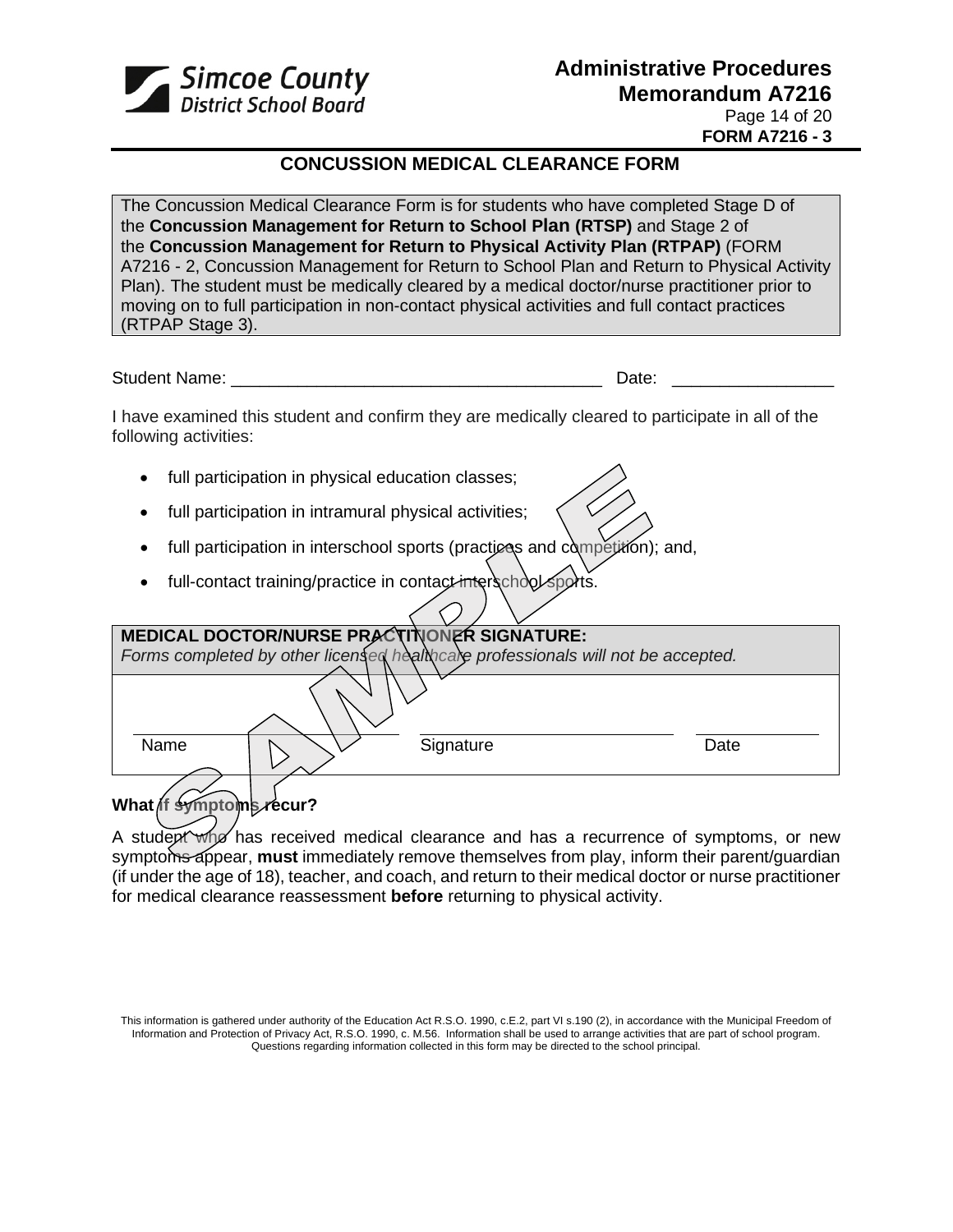

## **[CONCUSSION CODE OF CONDUCT](https://contenthub.ophea.net/resources/1247) [FOR INTERSCHOOL SPORTS \(STUDENTS\)](https://contenthub.ophea.net/resources/1247)**

# As a student at **Assaure 2.2 and 2.3 a** School and 2.4 and 2.5 and 2.4 and 2.5 and 2.4 and 2.5 and 2.4 and 2.5 and 2.5 and 2.7 and 2.7 and 2.7 and 2.7 and 2.7 and 2.7 and 2.7 and 2.7 and 2.7 and 2.7 and 2.7 and 2.7 and 2.7

*for the (20\_\_\_\_-20\_\_\_\_) school year, I am committed to:*

## **Maintaining a safe learning environment**

- I will bring any potential issues related to the safety of equipment and facilities to the attention of the coach.
- I will wear the protective equipment for my sport and wear it properly.

### **Fair play and respect for all**

- r play and respect for an<br>• I will show respect for my teammates, opponents, officials, spectators, and practice fair play.
- I will not pressure injured teammates to participate in practices or games/competitions.

## Teaching/learning the rules  $\phi$  a physical activity, including the strict enforcement of **consequences for prohibited play that is considered high-risk for causing concussions**

- I will learn and follow the rules of the sport and follow the coach's instructions prohibiting behaviours that are considered high-risk for causing concussions.
- I will respect and accept that the coach will strictly enforce, during practice and competition, the consequences for dangerous behaviour.
- I will respect and accept the decisions of the officials and the consequences for any behaviours that are considered high-risk for causing concussion.

### **Implementing the skills and strategies of an activity in a proper progression**

- I will follow my coach's instructions about the proper progression of skills and strategies of the sport.
- I will ask questions and seek clarity for any skills and strategies of which I am unsure.

## **Providing opportunities to discuss potential issues related to concussions**

• I will talk to my coach or caring adult if I have questions or issues about a suspected or diagnosed concussion or about my safety in general.

### **Concussion recognition and reporting**

- I have read and am familiar with approved [Concussion Awareness Resources](https://www.ontario.ca/page/rowans-law-concussion-awareness-resources?_ga=2.138990577.313930694.1580139129-1313119905.1573485645#section-4) [\(https://www.ontario.ca/page/rowans-law-concussion-awareness-resources\)](https://www.ontario.ca/page/rowans-law-concussion-awareness-resources) provided by my coach.
- I will remove myself immediately from any sport and will tell the coach or caring adult if I think I might have a concussion.
- I will tell the coach or caring adult immediately when I think a teammate might have a concussion.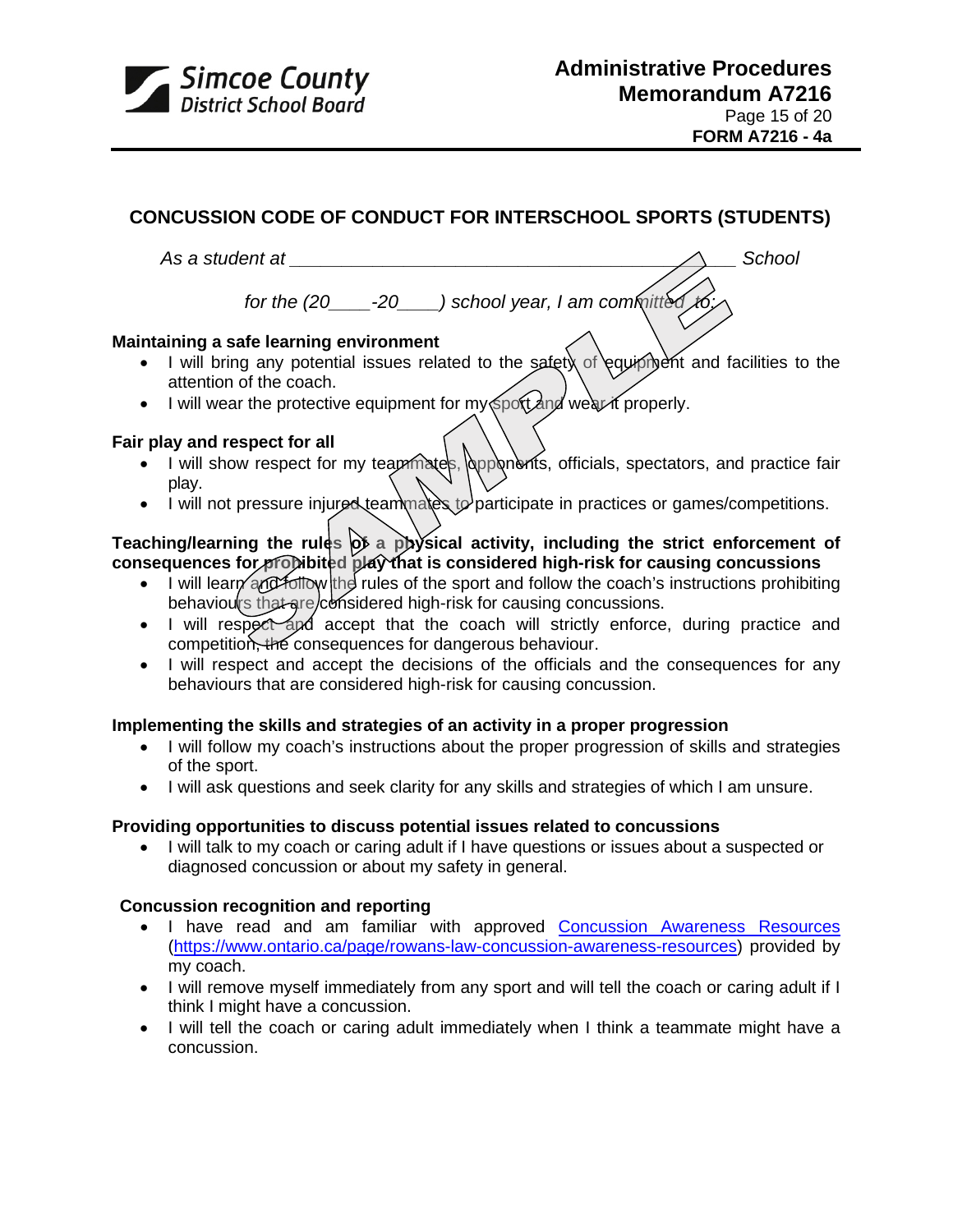

- I understand that if I receive a jarring impact to the head, face, neck, or elsewhere on my body that is observed by or reported to the coach, that I will be removed immediately from the sport, and:
	- I am aware that when I have signs or symptoms I spould go to a medical doctor or nurse practitioner to be diagnosed  $\leq$  soon as reasonably possible that day, and will report the results to appropriate school staff.
	- I am aware that not all signs and symptoms emerge immediately and there are times when signs and symptoms emerge hours or days after the incident and I must stop physical activities and be monitored for the next 24 hours.
- If no signs or symptoms appear after 24 hours, I will inform the appropriate school staff and I can then be allowed to participate.
- If signs or symptoms begin, I will be assessed by a medical doctor or nurse practitioner as soon as reasonably possible that  $\frac{1}{2}$ , and will report the results to appropriate school staff.

**Acknowledging the importance of communication between the student, parent/guardian** (if student is under the age of 18), school staff, and any sport organization with which the **student has registered**

• I will communicate with my coaches, parent/guardian, and school staff and any sport organization with which I am registered about a suspected or diagnosed concussion or general safety issues.

### **Supporting the implementation of a RTSP for students with a concussion diagnosis**

- I understand that I will have to follow the RTSP if diagnosed with a concussion.
- I understand I will not be able to return to full participation, including practice or competition until permitted to do so in accordance with the Simcoe County District School Board's RTSP.
- I understand that I must have medical clearance as required by the RTSP, prior to returning to full participation in "non-contact sports" or returning to a practice that includes full contact in "contact sports".

### **Prioritizing a student's return to learning as part of the RTSP**

• I will follow the recovery stages and learning strategies proposed by the collaborative team for my RTSP.

I have read and understand all two pages of this code of conduct.

**Student's Name Student's Signature Date**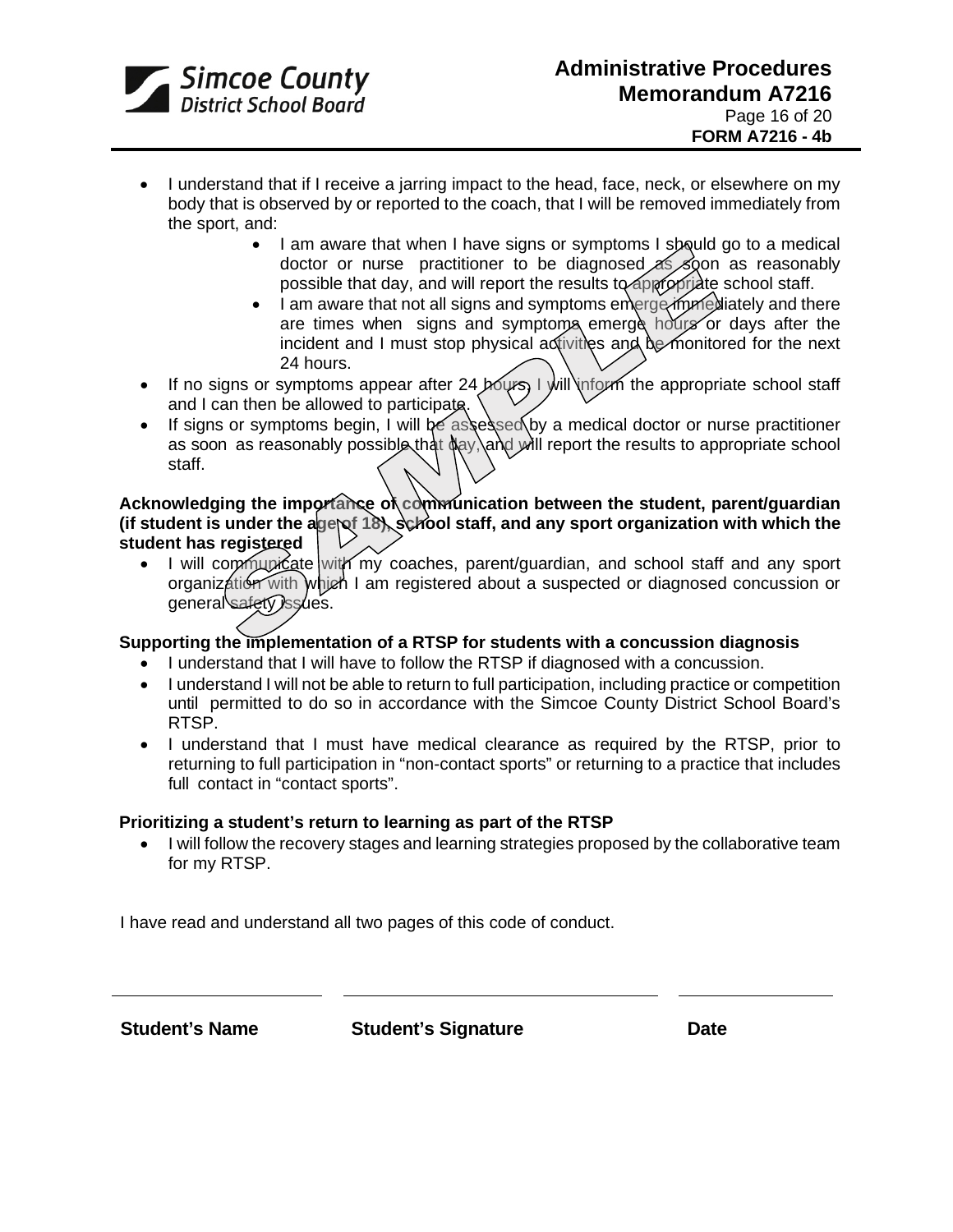

## **[CONCUSSION CODE OF CONDUCT](https://contenthub.ophea.net/resources/1247) FOR INTERSCHOOL SPORTS (PARENT/GUARDIAN OF STUDENT UNDER 18 YEARS OF AGE)**

*As a parent/guardian at \_\_\_\_\_\_\_\_\_\_\_\_\_\_\_\_\_\_\_\_\_\_\_\_\_\_\_\_\_\_\_\_\_\_\_\_\_\_\_\_\_ School*

*for the (20\_\_\_\_-20\_\_\_\_) school year, I am committed to:*

## **Maintaining a safe learning environment**

- I will encourage my child to bring potential issues related to the safety of equipment and the facilities to the attention of the coach.
- I will ensure the protective equipment that we provide is properly titled as per the manufacturer's guidelines, in good working order, and suitable for personal use.

## **Fair play and respect for all**

- I will follow the school board's fair play policy and will support it by demonstrating respect for all students, coaches, officials, and spectators.
- I will encourage my child to demonstrate respect for feammates, opponents, officials, and spectators and to follow the rules of the sport and practice fair play.
- I will not pressure my child to participate in practices or games/competitions if they are injured.

## Teaching/learning the rules of a physical activity, including the strict enforcement of consequences for prohibited play that is considered high-risk for causing concussions

- I will encourage my child to learn and follow the rules of the sport and follow the coach's instructions about prohibited play.
- I will support the coach's enforcement of consequences during practices and competition regarding  $propto$ bibited  $\rho$ lay.
- I will respect the decisions of officials and the consequences for my child for any prohibited play.

## **Implementing the skills and strategies of an activity in a proper progression**

- I will encourage my child to follow their coach's instructions about the proper progression of skills and strategies of the sport.
- I will encourage my child to ask questions and seek clarity regarding skills and strategies of which they are unsure.

## **Providing opportunities to discuss potential issues related to concussions**

- I will encourage my child to participate in discussions/conversations related to concussions, including signs and symptoms, with the coach or caring adult.
- I will encourage my child to talk to their coach/caring adult if they have any concerns about a suspected or diagnosed concussion or about their safety in general.

## **Concussion recognition and reporting**

• I have read and am familiar with approved [Concussion Awareness Resources](https://www.ontario.ca/page/rowans-law-concussion-awareness-resources?_ga=2.138990577.313930694.1580139129-1313119905.1573485645#section-4) [\(https://www.ontario.ca/page/rowans-law-concussion-awareness-resources\)](https://www.ontario.ca/page/rowans-law-concussion-awareness-resources) identified by the school board.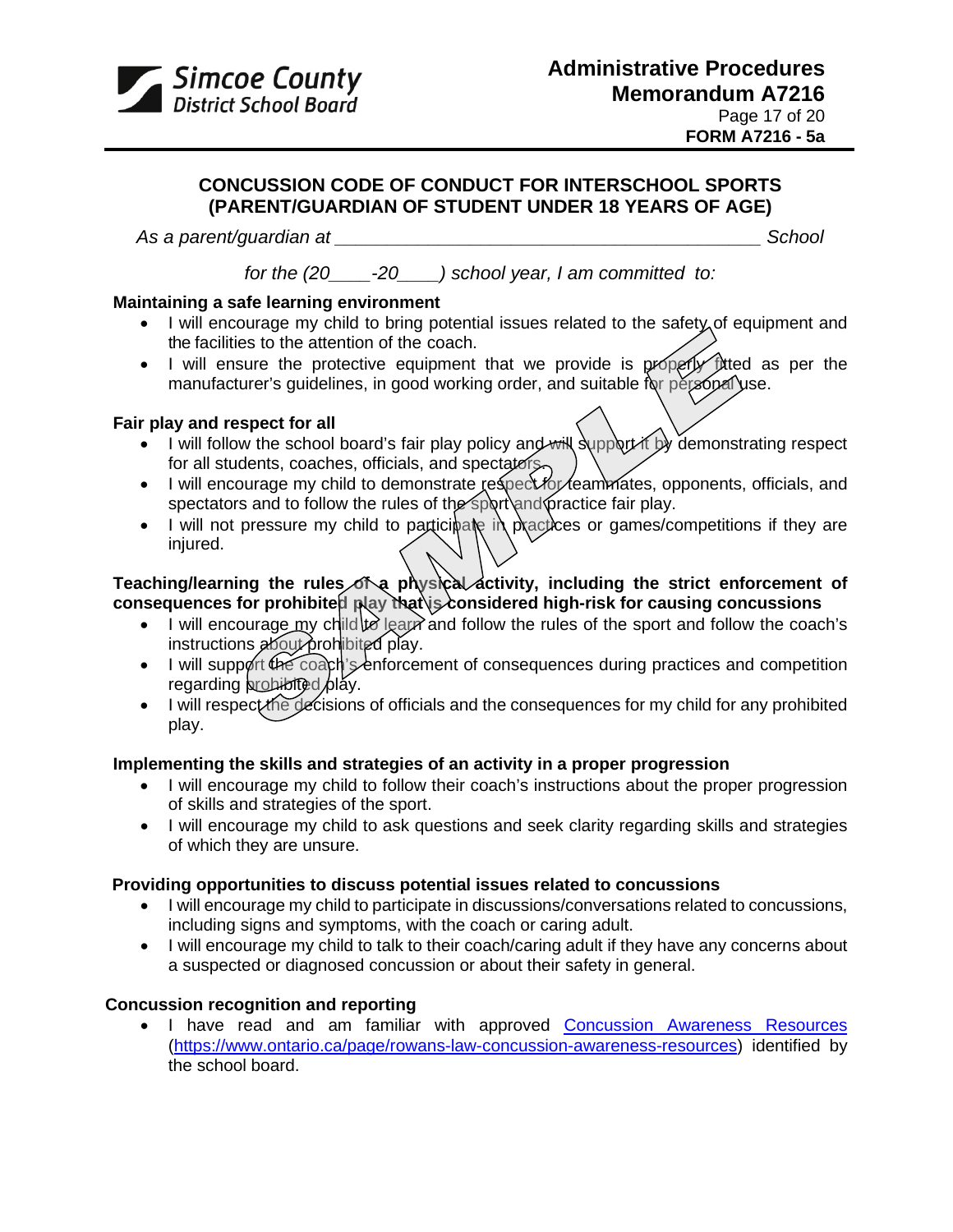

- I understand that if my child receives a jarring impact to the head, face, neck, or elsewhere on the body that is observed by or reported to the coach, my child will be removed immediately from the sport.
- I am aware that if my child has signs or symptoms of a suspected concussion they should be taken to a medical doctor or nurse practitioner for a diagnosis as soon as reasonably possible that day, and I will report any results to appropriate school staff.
- I am aware that not all signs and symptoms emerge immediately and there are times when signs and symptoms emerge hours or days after the incident and in these cases my child must stop all physical activities and be monitored at home and at school for the next 24 hours.
- If no signs or symptoms emerge after 24 hours,  $\nu$  will inform the appropriate school staff and I understand my child will be permitted to resume participation.
- If signs or symptoms emerge, I will have my child assessed by a medical doctor or nurse practitioner as soon as reasonably appropriate that day, and will report the results to appropriate school staff.
- I will inform the school principal, coast and of other relevant school staff when my child experiences signs or symptoms of a concussion, including when the suspected concussion occurs during participation in a sport putside of the school setting.
- $\bullet$  I will inform the school principal, coach and/or other relevant school staff any time my child is diagnosed with a concussion by a medical doctor or nurse practitioner.
- I will encourage pry child to remove themselves from the sport and report to a coach or caring adult if they have signs or symptoms of a suspected concussion.
- I will encourage my child to inform the coach or caring adult when they suspect a teammate may have sustained a concussion.

### **Acknowledging the importance of communication between the student, parent/guardian, school staff, and any sport organization with which the student has registered**

• I will share with the coach, school staff, and/or staff supervisor of all sport organizations with which my child has registered if/when my child has experienced a suspected or diagnosed concussion or general safety issues.

### **Supporting the implementation of a Return to School Plan (RTSP) for students with a concussion diagnosis**

- I understand that if my child has a suspected or diagnosed concussion, they will not return to full participation, including practice or competition, until permitted to do so in accordance with the School Board's RTSP.
- I will ensure my child receives medical clearance as required by the RTSP, prior to returning to full participation in "non-contact sports" or returning to a practice that includes full contact in "contact sports".

### **Prioritizing a student's return to learning as part of the RTSP**

• I will follow the recovery stages and learning strategies proposed by the collaborative team for my child as part of the RTSP.

I have read and understand all two pages of this code of conduct.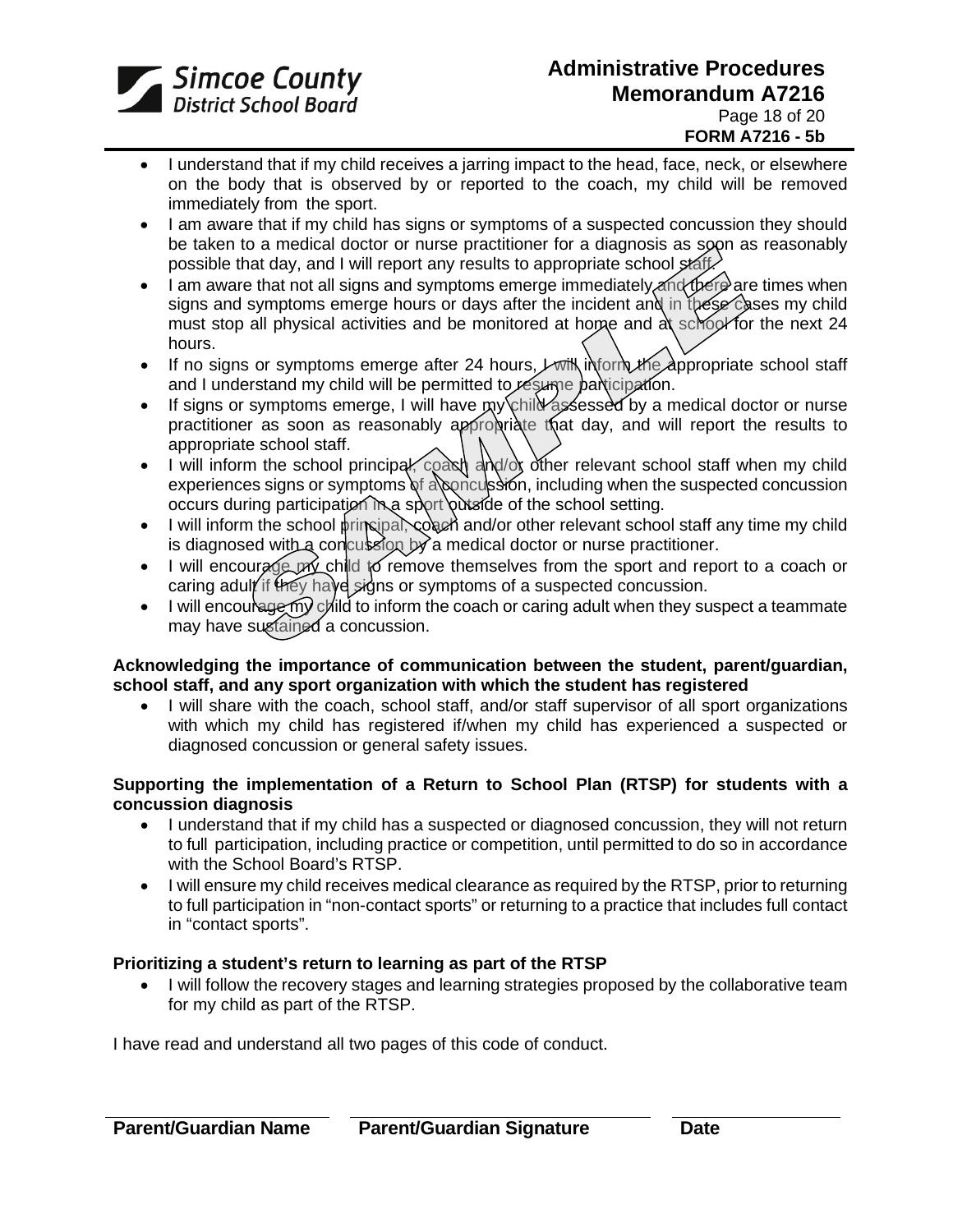

## **[CONCUSSION CODE OF CONDUCT](https://contenthub.ophea.net/resources/1247) [FOR INTERSCHOOL SPORTS \(COACHES\)](https://contenthub.ophea.net/resources/1247)**

*As a coach at \_\_\_\_\_\_\_\_\_\_\_\_\_\_\_\_\_\_\_\_\_\_\_\_\_\_\_\_\_\_\_\_\_\_\_\_\_\_\_\_ School*

*for the (20\_\_\_\_-20\_\_\_\_) school year, I am committed to:*

#### **Maintaining a safe learning environment**

- I will review and adhere to the SCDSB's safety standards for physical activity and concussion protocol, as they apply to my sport prior to taking on the responsibility as coach/team trainer.
- I will check the facilities and equipment take necessary precautions and bring potential hazards to the attention of the students.
- I will provide and maintain a safe learning envirenment for my students and uphold a culture of safety-mindedness.
- I will inform students and their parent guardian (for students under the age of 18) about the risks of a concussion or other potential injuries associated with the sport and ways to minimize those risks.

#### **Fair play and respect for all**

- I will demonstrate a commitment to fair play and will respect my students, opponents, officials, and spectators.
- I will not préssure a student to participate in practices or games/competitions if they are injured.

## **Teaching/learning the rules of a physical activity, including the strict enforcement of consequences for prohibited play that is considered high-risk for causing concussions**

- I will teach students the rules of the sport and will provide instructions about prohibited play.
- I will strictly enforce, during practice and competition, the consequences for prohibited play.
- I will accept and respect the decisions of officials and the consequences for any prohibited play.

### **Implementing the skills and strategies of an activity in a proper progression**

- I will instruct students in training and practices using the proper progression of skills and strategies of the sport.
- I will encourage students to ask questions and seek clarity regarding skills and strategies they of which they are unsure.

## **Providing opportunities to discuss potential issues related to concussions**

• I will provide opportunities by creating an environment for student discussions/conversations related to suspected and diagnosed concussions, including signs and symptoms, questions, and safety concerns, throughout the day, including before and after practice and competition.